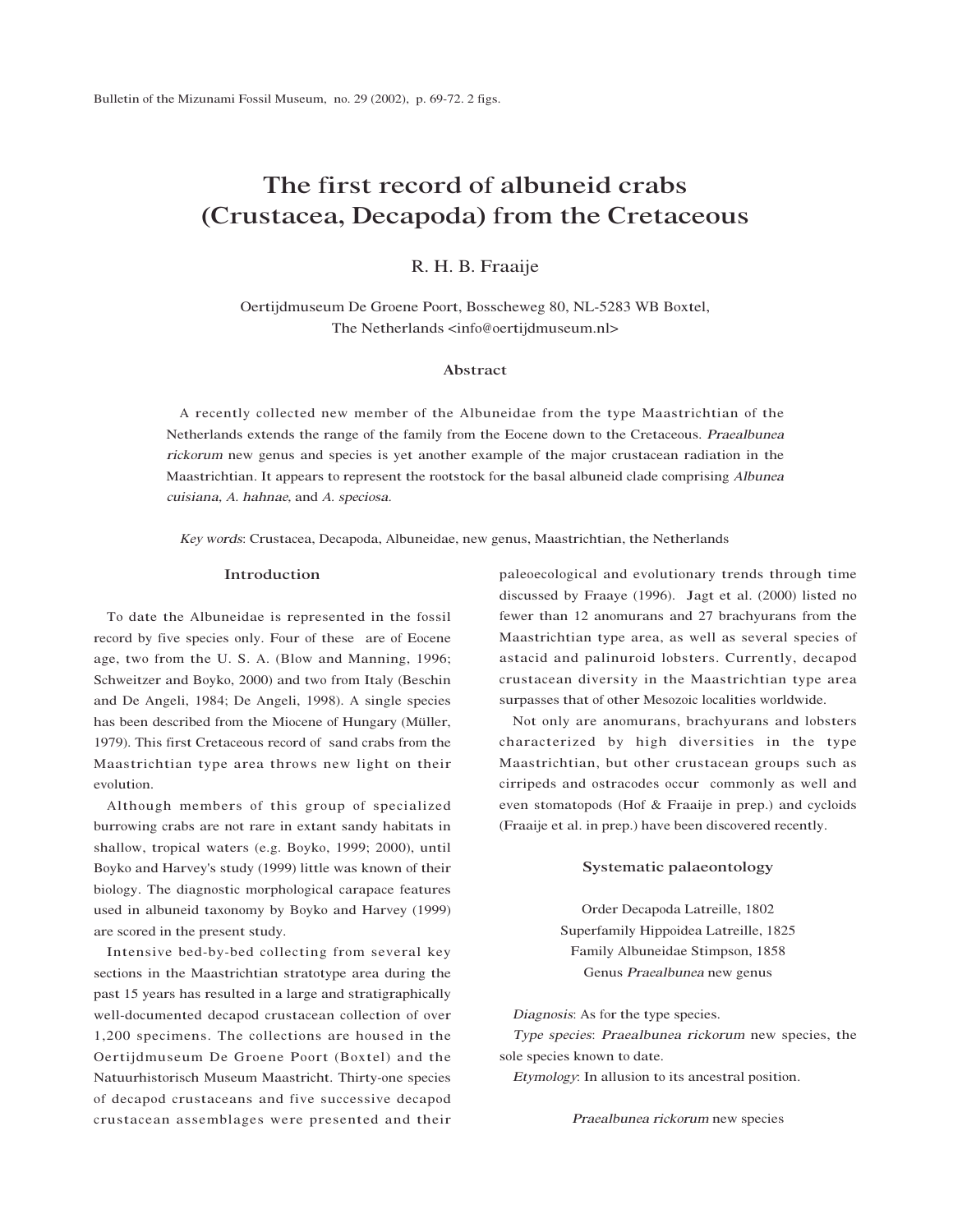

Fig. 1. *Praealbunea rickorum* new species.



Figs. 2a-c. Frontal, dorsal and lateral views of *Praealbunea rickorum* new species. a, frontal; b, dorsal; c, lateral view.

### (Figs. 1, 2a-c)

*Diagnosis*: Carapace slightly longer than wide, uniformly covered with numerous deeply incised transverse grooves; small triangular rostrum; long, sharp orbital spines; frontal region otherwise smooth; very small setal field with only central CG1 region crenulate; completely extending transverse CG2, 3 and 4 forwardly curving posterolaterally.

*Description*: Carapace slightly longer (c. 22 mm) than wide (19mm), strongly arched transversely and moderately arched longitudinally. Rostrum a small acute tooth, about one third the size of orbital spines, extending just to the anterior margin. Relatively broad, subovate and unarmed ocular sinus. Anterior margin smooth and concave on either side of ocular sinus, becoming convex laterally. Orbital spines sharply pointed and gently curving downwards. Medial portion of CG 1 coarsely crenulate.

The major grooves (numbered 1-11) described and used by Boyko (1999) for recognizing extant species are also recognized in *Praealbunea rickorum* (fig. 2b). *P. rickorum* has by far the most, and well-developed, transverse grooves of all known fossil albuneids.

CG1, 2, 3 and 4 with their fused lateral elements extend, sinuously parallel to the frontal margin, to the lateral margins. CG5 parallel to CG4, nearly reaching the topmost margins of CG6. CG6 strongly concave medially and sloping out to anteriorly convex lateral thirds. CG7 connected to CG6 and parallel to lateral parts of CG1, 3, 4 and 8. CG6 and CG7 laterally curving inwards posteriorly. CG8 relatively small lateral elements parallel to CG7.

CG10 consists of a row of 5 lateral elements parallel to CG4, the most lateral and largest elements are sigmoidally shaped. Small elements of CG11 are present. Unfortunately the posterior margin is badly damaged. Right chela only partially preserved. Propodus strongly curved and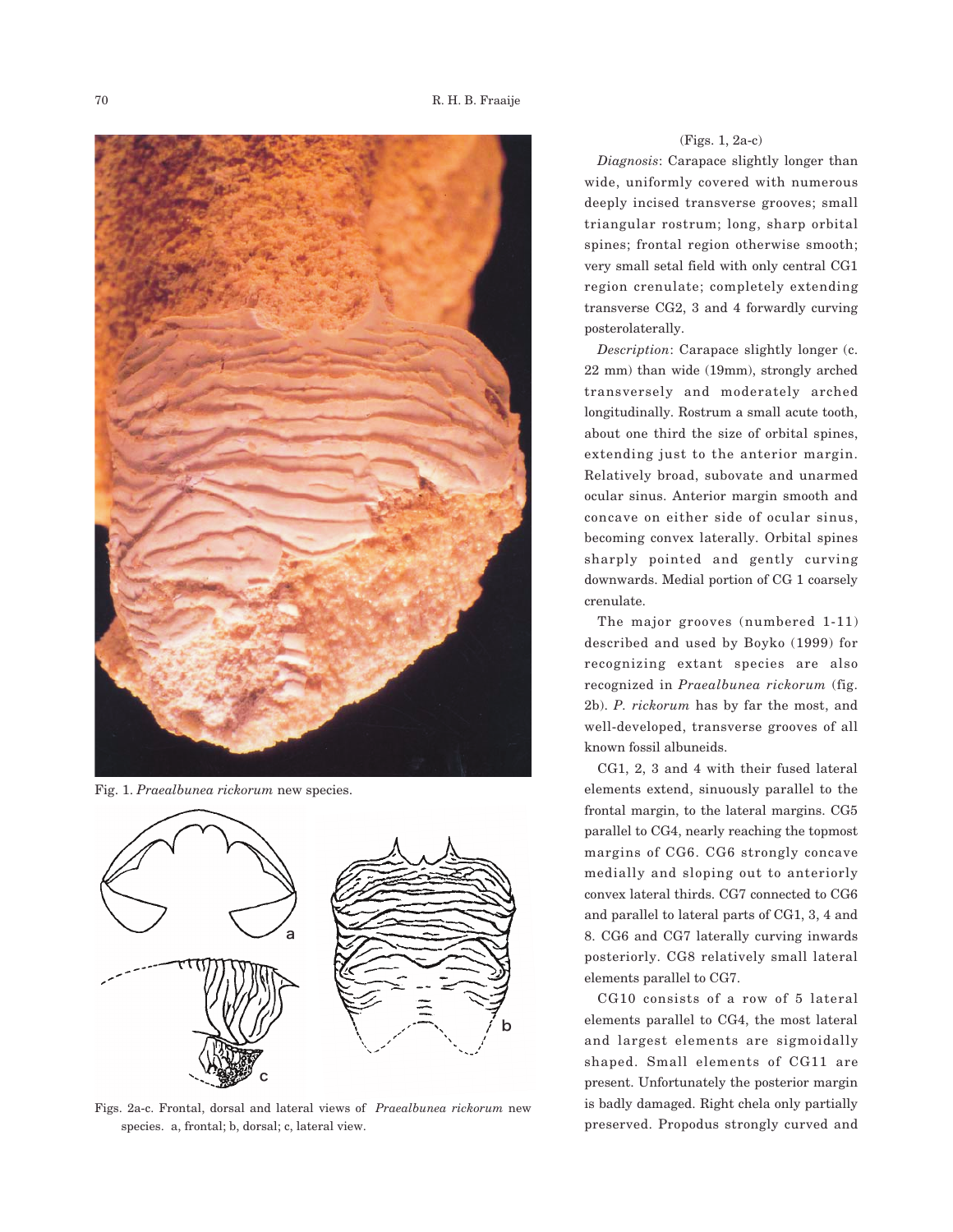covered centrally with short transverse grooves; anteriorly the short grooves become irregularly shaped nodes.

<sup>E</sup>ty<sup>m</sup>ology: This species is named after Rick Bonte, who collected the specimen in 1998 (aged 11), and the State Secretary of Culture of The Netherlands, Dr Rick van der Ploeg, who opened the Oertijdmuseum De Groene Poort in 1999.

<sup>M</sup>ateria<sup>l</sup>: A single specimen MAB k.1031, from the central part of the Nekum Member, Maastricht Formation (late Maastrichtian), quarry Ankerpoort-'t Rooth, Bemelen southern Limburg (The Netherlands).

<sup>D</sup>iscussion: When found, only the central part of the carapace of <sup>P</sup>. <sup>r</sup>ickoru<sup>m</sup> was visible. At first sight it looked very similar to the groove system of a large chela of the raninid genus <sup>E</sup>umorphoco<sup>r</sup>yste<sup>s</sup> van Binkhorst, 1857. After careful preparation most of the carapace was exposed and although general morphology resembles a raninid, a closer look at the frontal region and distinct groove pattern made clear it was the first Cretaceous albuneid. The convergent features (general carapace shape and chela) of raninids and albuneids that evolved from a (sand)burrowing habitat are striking. This has resulted in the identification of fossil albuneids as raninids and raninids as albuneids (Schweitzer & Boyko, 2000). In collections of extant decapods many raninids are mixed with albuneids (C. B. Boyko, pers. commun.).

Only three other species in the family have a fused central and lateral CG1: namely the Eocene <sup>A</sup>lbune<sup>a</sup> <sup>c</sup>uisian<sup>a</sup> Beschin and De Angeli (1984) from Italy, <sup>A</sup>. <sup>h</sup>ahna<sup>e</sup> Blow and Manning (1996) from the Eocene of South Carolina, USA, and the extant <sup>A</sup>. specios<sup>a</sup> Dana (1852) from the Indo-West Pacific. Low sloping lateral edges of the front and a small and narrow setal field are also relatively primitive characters present in the new genus and the Eocene <sup>A</sup>. <sup>c</sup>uisian<sup>a</sup> and <sup>A</sup>. <sup>h</sup>ahnae. Based on the characters described above <sup>A</sup>lbune<sup>a</sup> <sup>c</sup>uisiana, <sup>A</sup>. <sup>h</sup>ahna<sup>e</sup> and <sup>A</sup>. specios<sup>a</sup> seem to be potential descendants of the new genus.

<sup>P</sup>raealbune<sup>a</sup> <sup>r</sup>ickoru<sup>m</sup> is easily differentiated from all other extant and fossil albuneid species by the combination of a smooth frontal margin, a broad orbital region and the numerous well-developed transverse grooves. <sup>P</sup>. <sup>r</sup>ickoru<sup>m</sup> differs from representatives of the genus <sup>L</sup>ophomasti<sup>x</sup> Benedict, 1904, by having a shorter rostrum, having a wider carapace and a different and more uniform transverse carapace groove system lacking anterolateral spines.

The specimen was found in the central and most homogenic part of the biocalcarenites of the Nekum Member. This member yields numerous remains of the burrowing shrimp <sup>P</sup>rotocallianass<sup>a</sup> <sup>f</sup><sup>a</sup>ujas<sup>i</sup> (Sven et al., 2001). <sup>P</sup>raealbune<sup>a</sup> <sup>r</sup>ickoru<sup>m</sup> apparently occurred in between the <sup>P</sup>rotocallianass<sup>a</sup> <sup>f</sup><sup>a</sup>ujas<sup>i</sup> (Desmarest, 1822) community and the major habitats of <sup>E</sup>umorphoco<sup>r</sup>yste<sup>s</sup> <sup>s</sup>culptus van Binkhorst, 1857 and <sup>E</sup>. <sup>m</sup>u<sup>e</sup>ller<sup>i</sup> (van Binkhorst, 1857) (see Fraaye, 1996). The estimated depositional depth of the Nekum Member is 10 to 20 meters (Fraaye, 1996). This figure corresponds well with the habitat of extant <sup>A</sup>lbune<sup>a</sup> species. The closest living relative, <sup>A</sup>. speciosa, has been found at a depth of 3.7 to 13.7 meters in Hawaiian waters (Boyko, 1999).

To understand the evolution of ancient marine ecosystems, a thorough knowledge is required of the life habitats of all major invertebrate and vertebrate groups. Reconstruction of Mesozoic ecosystems are very often incomplete and misleading because of selective interest in certain groups such as reptiles, ammonites and foraminifera. The same holds true for paleobiological studies dealing with the K/T boundary interval. The enormous body of paleobiological literature dealing with mass extinctions at this interval that came out during the last decades is disproportionate to the number of surviving and radiating groups such as the decapod crustaceans. The new genus described in the present paper documents that.

#### Acknowledgements

I thank C. B. Boyko, J. W. M. Jagt, C. Beschin and A. de Angeli for supplying data, for helpful suggestions, photographs and items of literature. Thanks are also extended to Rick Bonte for donation of the specimen.

### References

- Benedict, J. E. (1904), A new genus and two new species of crustaceans of the family Albuneidae from the Pacific Ocean; with remarks on the probable use of the antennule in <sup>A</sup>lbune<sup>a</sup> and <sup>L</sup>epidop<sup>a</sup>. <sup>P</sup>roceeding<sup>s</sup> of <sup>t</sup>h<sup>e</sup> <sup>U</sup>nite<sup>d</sup> <sup>S</sup>tate<sup>s</sup> <sup>N</sup>ationa<sup>l</sup> <sup>M</sup>useum XXVII, 621-625.
- Beschin, C. and A. De Angeli (1984), Nuove forme fossili di Anomura Hippidea: <sup>A</sup>lbune<sup>a</sup> <sup>c</sup>uisian<sup>a</sup> sp.n.e <sup>A</sup>lbune<sup>a</sup> lutetian<sup>a</sup> sp. n. Lavori Società Venezian<sup>a</sup> d<sup>e</sup> Scienz<sup>e</sup> <sup>N</sup>aturali, 9, 93-105.
- Binkhorst, J. T. van (1857), Neue Krebse aus der Maestrichter Tuffkreide. <sup>V</sup>erhandlunge<sup>n</sup> <sup>d</sup>e<sup>s</sup> <sup>n</sup>atu<sup>r</sup>historische<sup>n</sup>